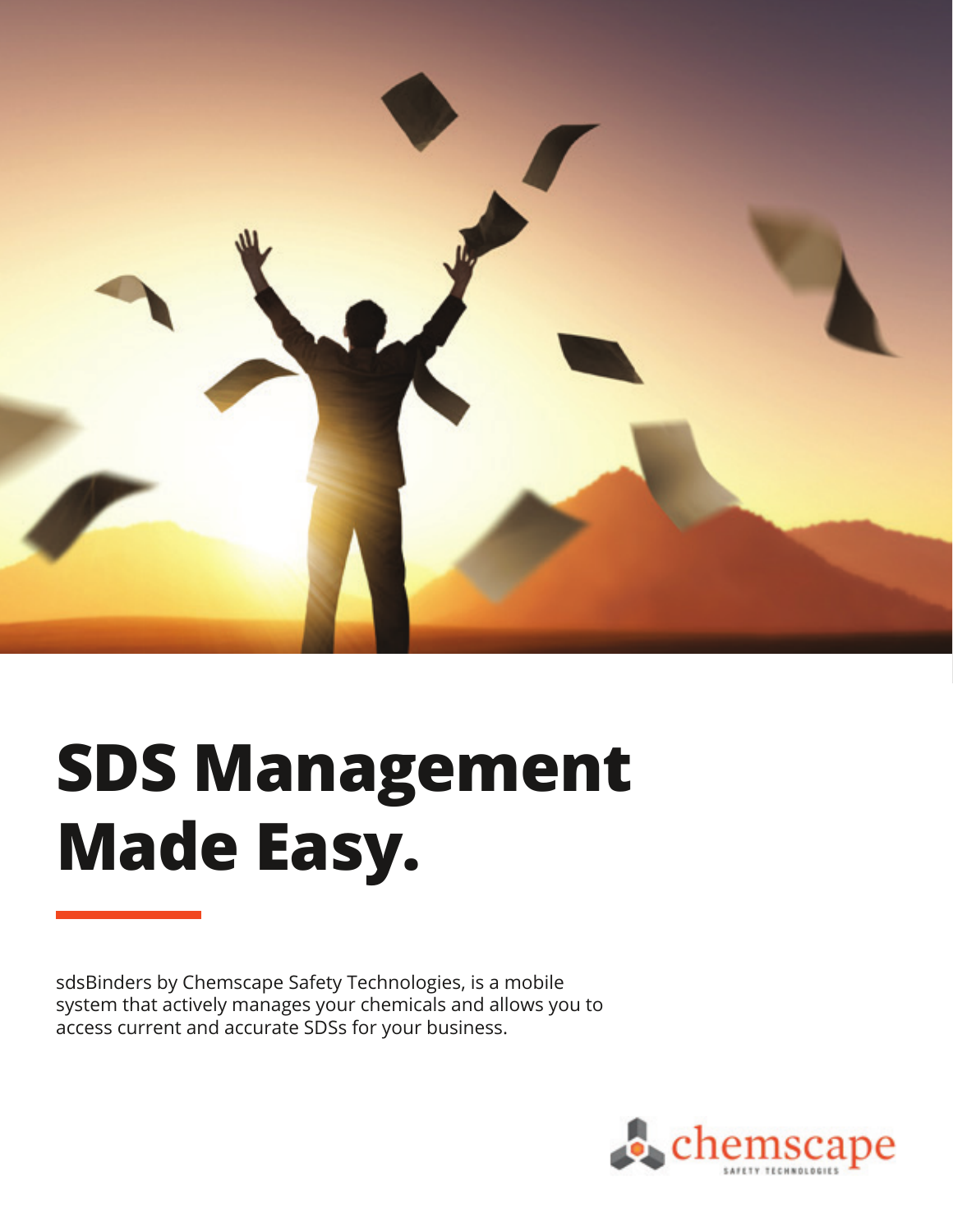#### **sdsBinders is the most powerful SDS management system on the market today.**

#### **By choosing sdsBinders:**

- You will have immediate access to **current SDS** & chemical safety information.
- Your workers will have the information they need to protect their health and safety.
- You will have a solid foundation for chemical handing and SDS compliance.
- You will **save time with SDS Management** and be more productive.

#### **Industry-Leading & Award-Winning Solution**



sdsBinders is designed by a **Certified Industrial Hygienist** who has authored over 10,000 SDSs. sdsBinders has been named the Canadian Occupational Safety Magazine's Readers' Choice For Best SDS Management Solution every year since the award's inception.

#### **Protecting Worker Health Since 2003**

We strive to not only manage your Safety Data Sheets but improve your Hazard Communication and awareness of Health Hazards in your organization. sdsBinders educates and empowers workers with a greater level of occupational health knowledge and provide tools to minimize risk when working with chemicals.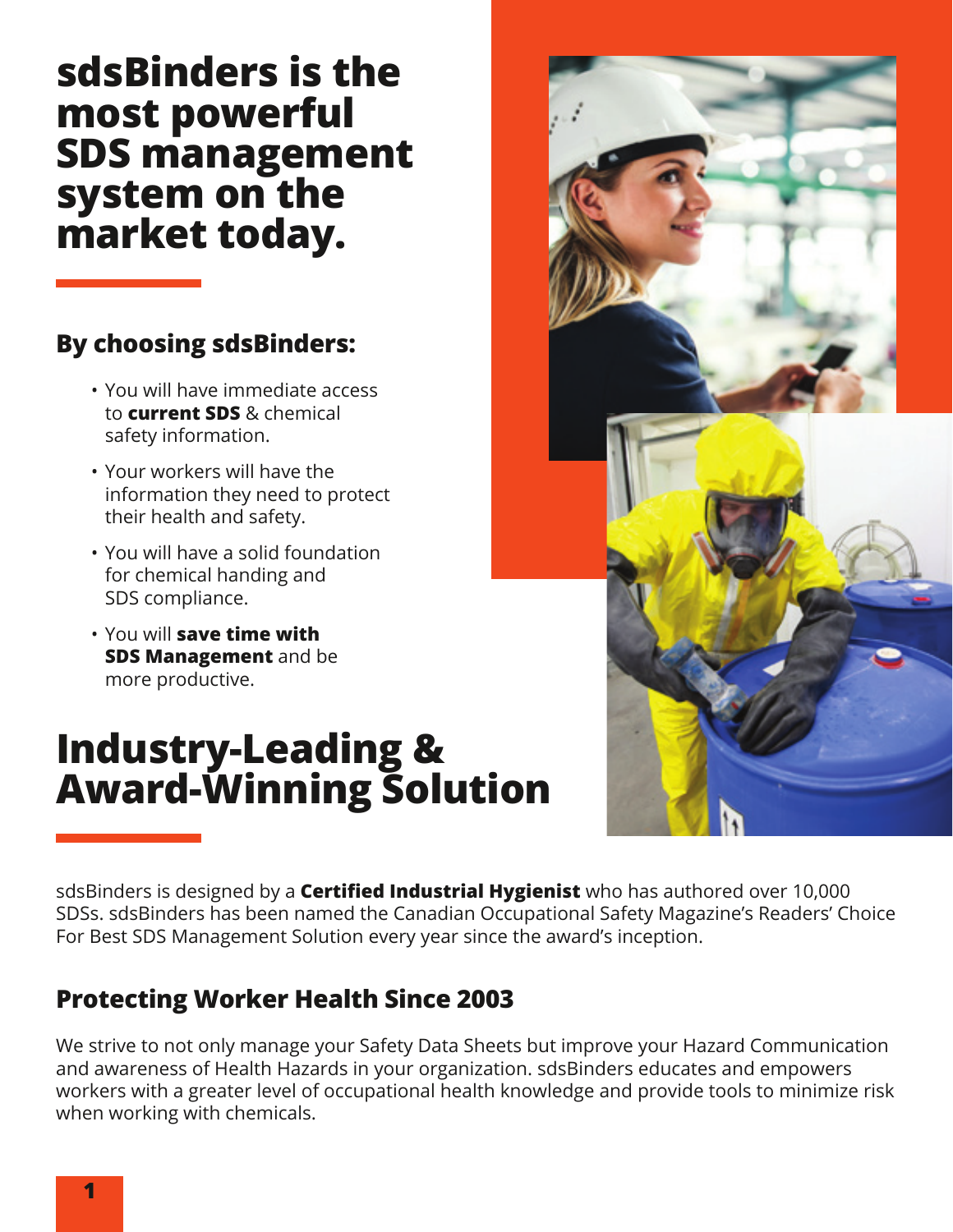

sdsBinders invests in building successful client relationships resulting in an **exceptionally high client retention rate.** Our system is simple and scalable for small companies to international organizations with hundreds of work sites and thousands of employees.



#### **Built for the Way You Work**

sdsBinders allows you to **organize your SDS library according to how your business operates** with separate binders and sub-binders for your business units, locations or work process. Change the binder structure as often as you want at no additional cost.

#### **Immediate Access To Chemical Safety Information**

Access SDSs whenever you want online from your sdsBinders portal. Employees and contractors can use the sdsBinders mobile App to find SDSs wherever, whenever. Save time finding SDSs with a clutter free SDS database with only the SDSs you need. **Access your SDSs 24/7** and have confidence in the compliance of your SDS inventory.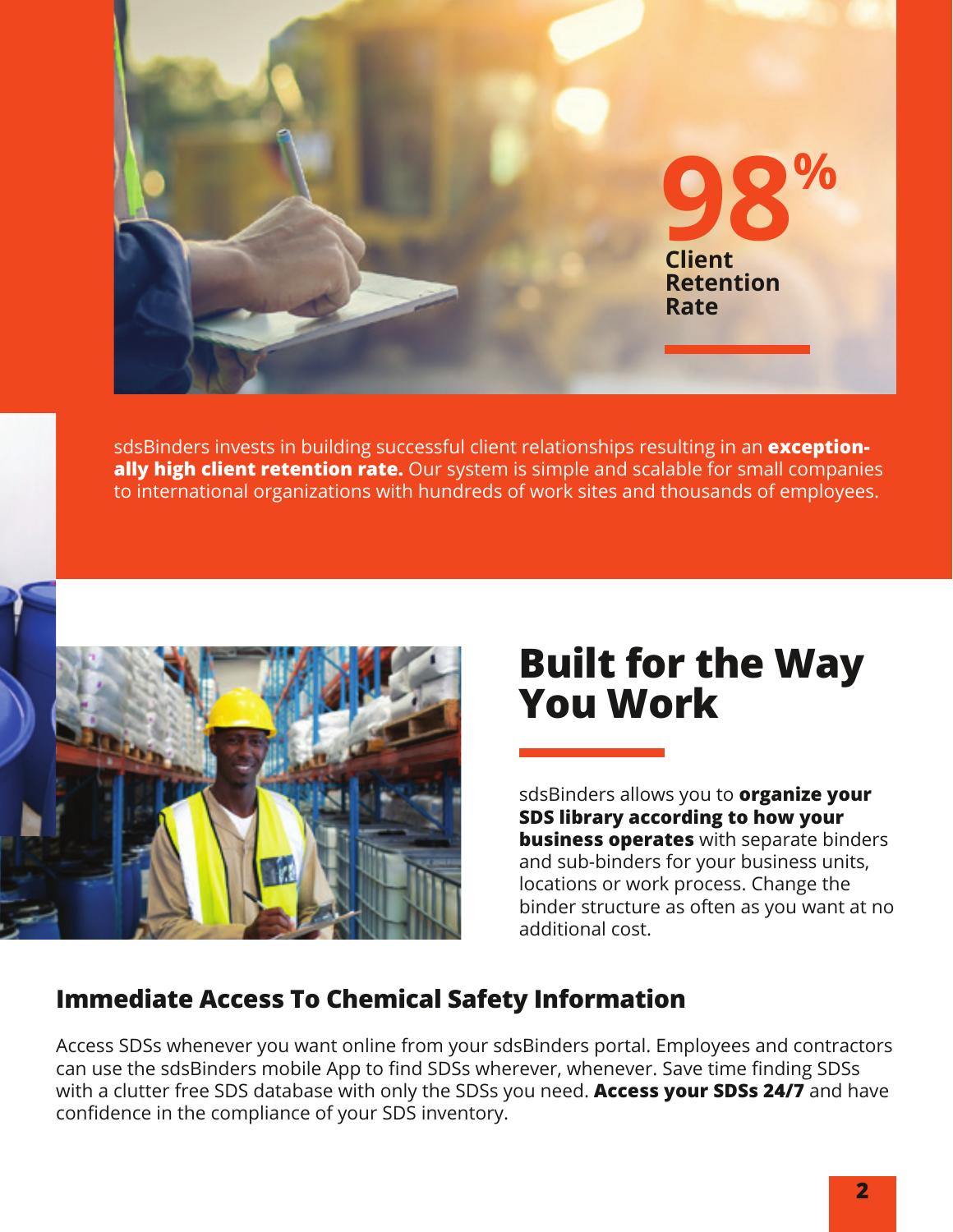## **Easy to Find**

sdsBinders makes it fast and easy for your workers to find the exact information they need. **If your workers know how to use Google, they know how to use sdsBinders.**

Competitors' systems are clogged with duplicate and expired SDSs. This wastes time for workers and causes confusion. In sdsBinders use only the SDSs you need.

## **Easy to Share**

Do you need to supply chemical safety information to customers or contractors? sdsBinders makes it simple for you to share SDSs by setting up a **secure custom binder link** for the





# **Print**

Sometimes your workers may need access to paper copies of SDSs. You can save and print all your SDS documents if required in a matter of seconds.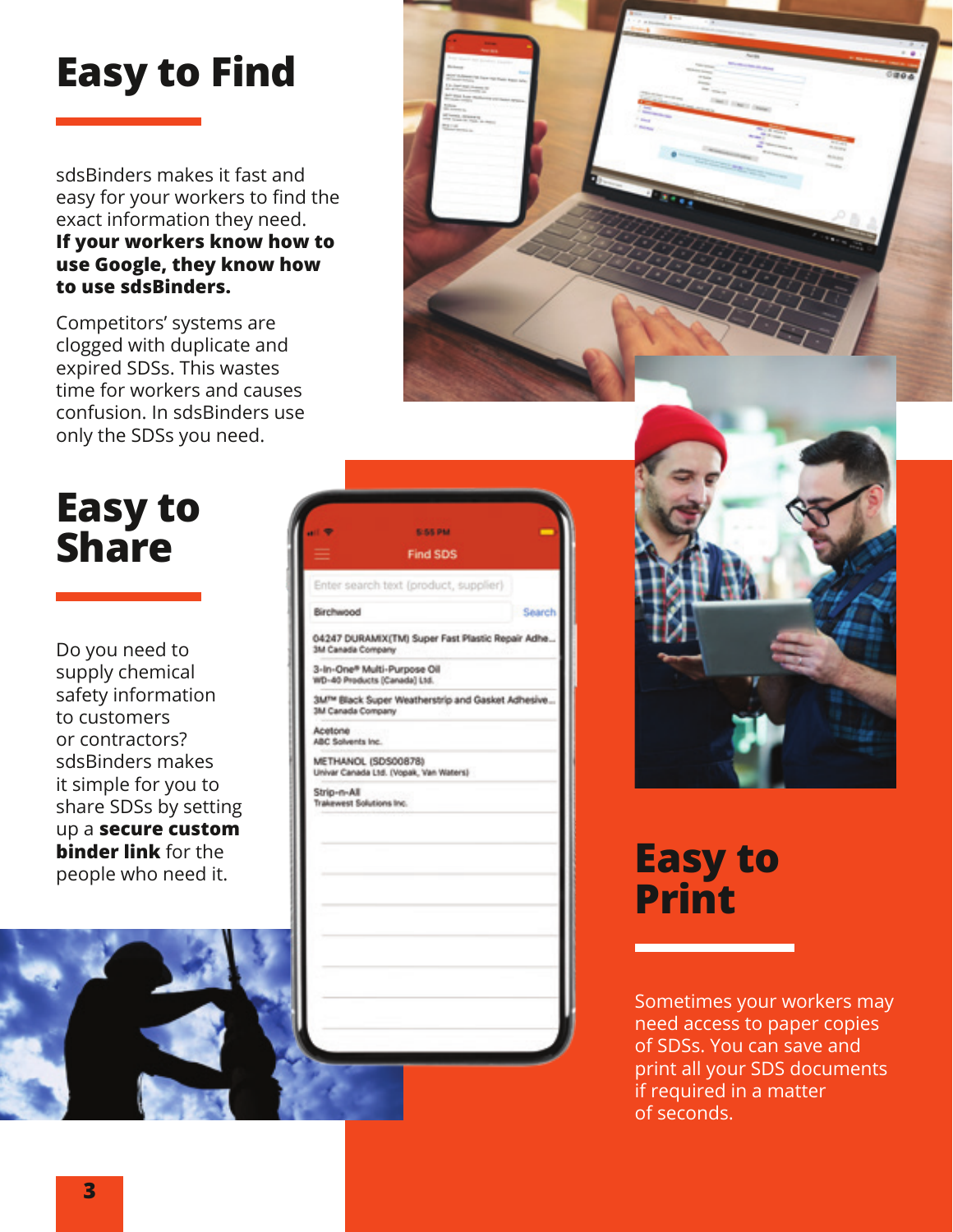### **Access Chemical Safety Education for Your Worksite**

sdsBinders provides clients with a **library of chemical safety education** that includes over 30 titles such as: Don't Take Home Contaminants, Eye Safety, Respirator Use, Benzene, Asbestos, Diesel Exhaust, Kidneys and Chemicals, and Occupational Lung Disease. **You receive a new education video each month!**











## **Communicate Your Health Hazards and Controls**

sdsBinders provides tools like **GHS workplace labels and SmartChart® posters** to communicate the hazards of your chemical inventory. SmartChart posters summarize the main health hazard information of an SDS and can be displayed on safety bulletin boards and chemical storage areas.

## **Save time on Regulatory Reporting**

Regulatory reporting can be one of the most time consuming and complex challenges in managing hazardous chemicals. Current clients find the time they save doing regulatory reporting using sdsBinders alone is a clear-cut benefit that **reduces the time for a routine task from months to mere minutes.**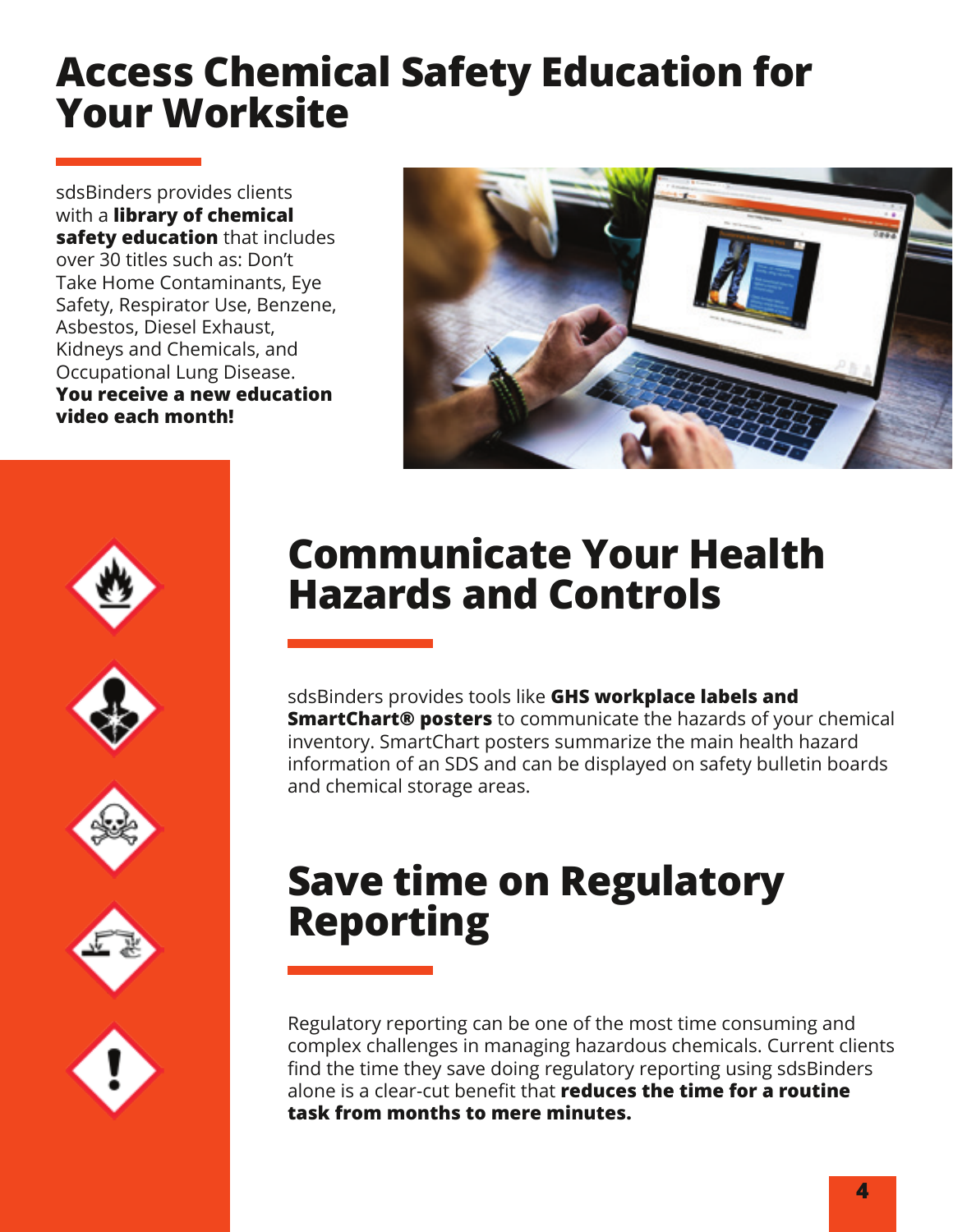

#### **Easy to Stay Compliant**

SDSs are not permanent. When information changes sdsBinders does the work for you to **track down new SDS information with chemical suppliers** and adds this information to your database. sdsBinders makes it effortless for you to stay compliant.

#### **Easy to Learn & Get Support**

Our clients consistently report that sdsBinders is intuitive and easy-to-learn. When you first sign on to sdsBinders we provide a **full training program for your administrator along with annual refresher sessions.** We also

provide webinars and videos that walk you through different aspects of the system step by step.

If you ever have a question, **send us an email or give us a call.** We love to speak with our clients.

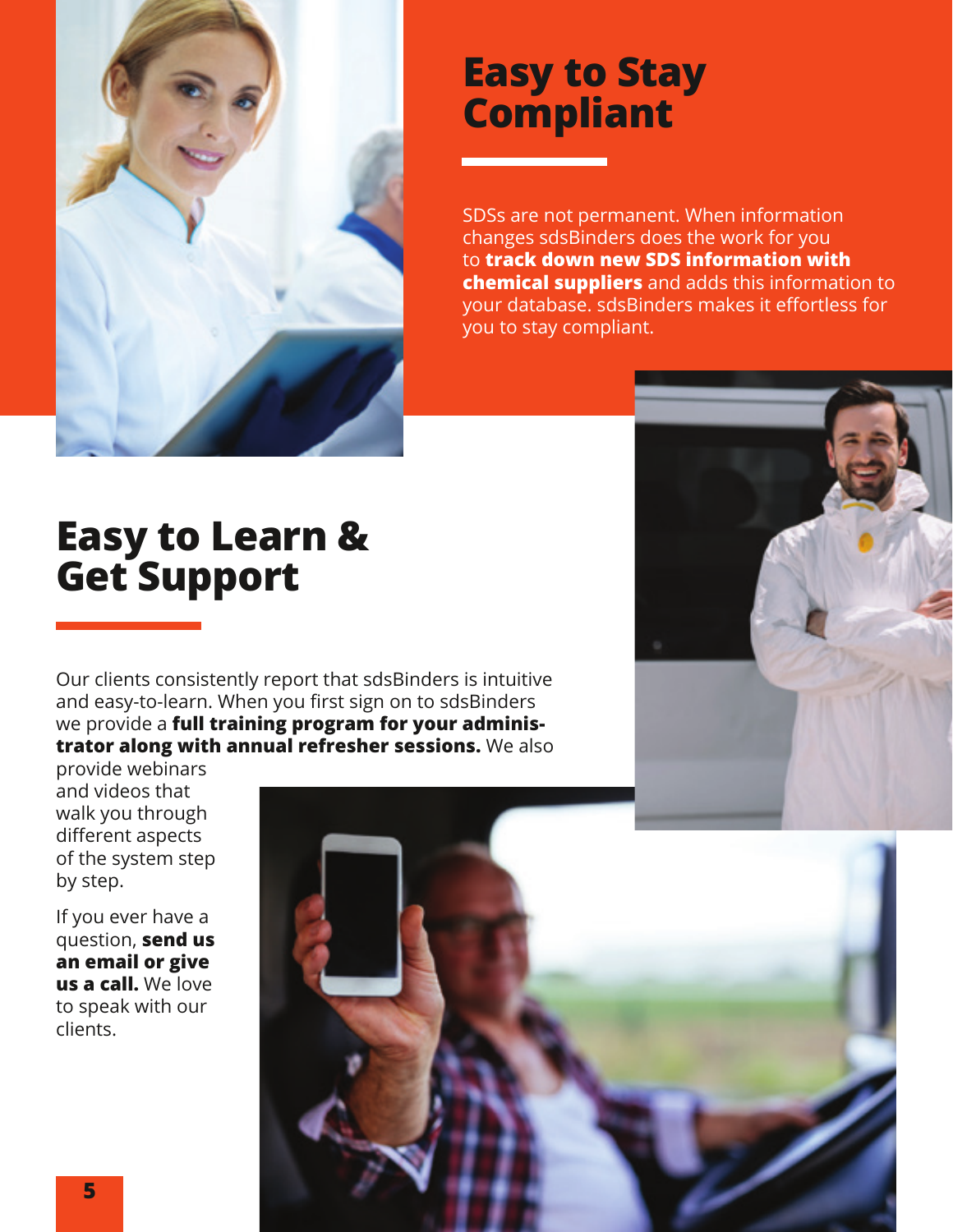## **"Chemscape software has taken the worst part of my OHS system and instantly made it**

**the** 

**best"**

#### **Testimonials**

*"sdsBinders is a wonderful product that not only saved me a ton of time, but also ensures accuracy of our reports. The reporting tool is only a fraction of what this product offers – it also keeps our SDSs up to date and comes with a free app that folks in the field can download on their phones and still use even if they are in remote areas or without network service. There are informative safety videos and PowerPoint presentations that are useful for safety meetings. They also provide necessary functions like the ability to create labels for containers, as well as printing off SmartCharts which summarize product uses and PPE requirements. Not to mention, the excellent customer service that we have been receiving since day 1 from our Account Manager."*

#### **Susan Tran, Bellatrix Exploration**

Environment, Safety, and Regulatory

*Chemscape's sdsBinders online program takes all the stress away from chemical management. Your SDS forms and chemical inventory are on-line, organized, and readily accessible, via computer, tablet, or mobile app. Your SDS sheets are always updated and organized. You can bring up the details you need instantly on their mobile app. Quit digging through piles of SDS sheets to find what you need in a safety incident. The customer service and support from Chemscape staff is second to none. Free training and customer support is always available. Do yourself a favour and switch to the best SDS software on the market. Switching to the Chemscape software has taken the worst part of my OHS system and instantly made it the best.*

#### **Todd Martin, Murray Latta Progressive Machine Inc**

Manager Of Health, Safety, Environment & Quality